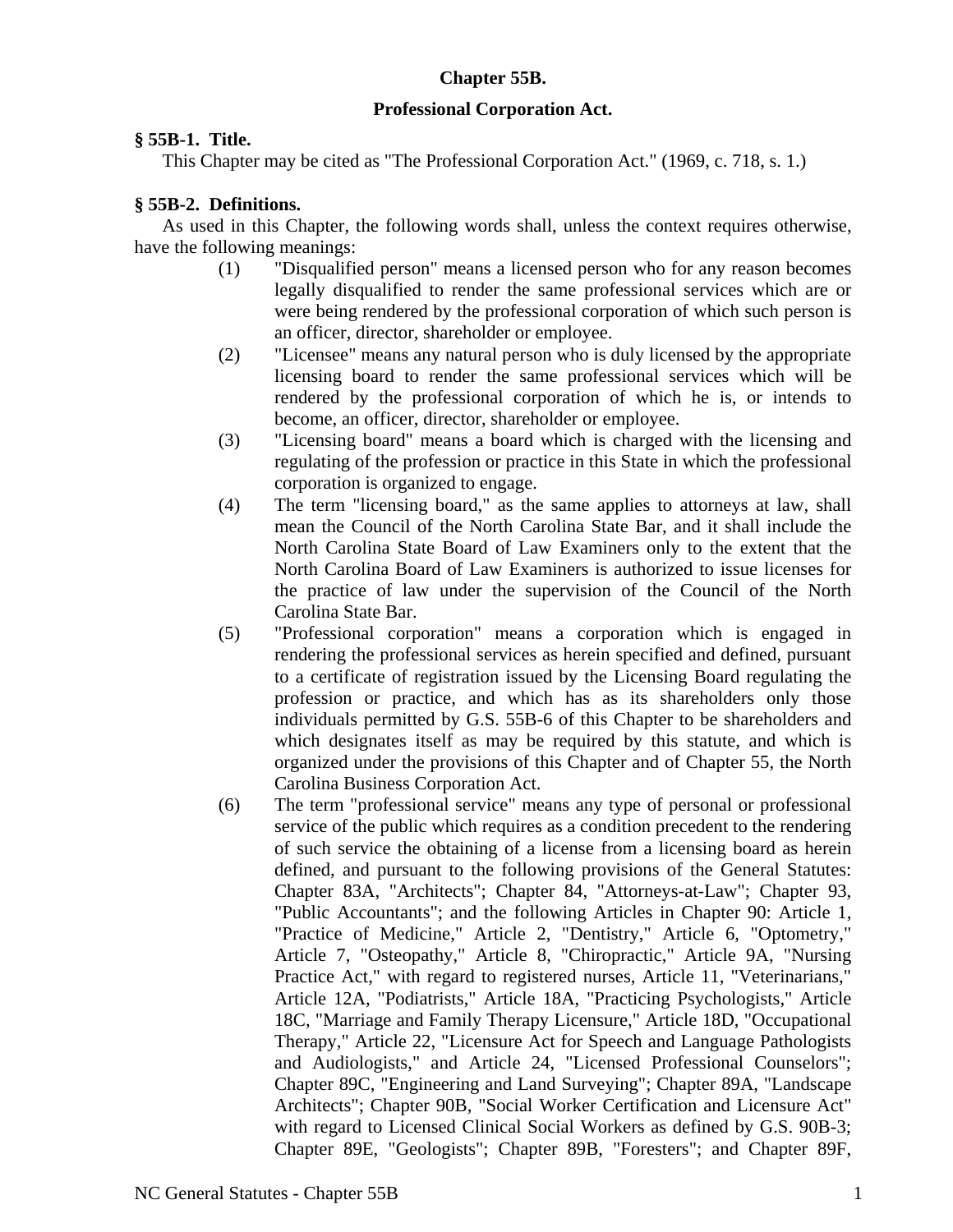"North Carolina Soil Scientist Licensing Act". (1969, c. 718, s. 2; 1971, c. 196, s. 1; 1977, c. 53; c. 855, s. 1; 1979, c. 460; 1989 (Reg. Sess., 1990), c. 1024, s. 3; 1991, c. 205, s. 1; 1995, c. 382, s. 2; 1997-421, s. 2; 2000-115, s. 4; 2001-487, s. 40(d); 2003-117, s. 3; 2004-199, s. 19; 2004-203, s. 4.)

## **§ 55B-3. North Carolina Business Corporation Act applicable; other applicable law.**

(a) Chapter 55 of the General Statutes, the North Carolina Business Corporation Act, applies to professional corporations, including their organization, and professional corporations shall enjoy the powers and privileges and shall be subject to the duties, restrictions and liabilities of other corporations, except insofar as the same may be limited or enlarged by this Chapter. If any provision of this Chapter conflicts with the provisions of Chapter 55 of the General Statutes, the North Carolina Business Corporation Act, the provisions of this Chapter shall prevail.

(b) A document required or permitted by this Chapter to be filed by the Secretary of State shall be filed under Chapter 55D of the General Statutes, Filings, Names, and Registered Agents for Corporations, Nonprofit Corporations, Limited Liability Companies, Limited Partnerships, and Limited Partnerships. (1969, c. 718, s. 3; 1989 (Reg. Sess., 1990), c. 1024, s. 3; 2001-358, s. 11; 2001-387, ss. 173, 175(a); 2001-413, s. 6.)

#### **§ 55B-4. Formation of corporation.**

A professional corporation under this Chapter may be formed pursuant to the provisions of Chapter 55, the North Carolina Business Corporation Act, with the following limitations:

- (1) At least one incorporator shall be a "licensee" as hereinabove defined in G.S. 55B-2(2).
- (2) All of the shares of stock of the corporation shall be owned and held by a licensee, or licensees, as hereinabove defined in G.S. 55B-2(2), except as otherwise permitted in G.S. 55B-6.
- (3) At least one director and one officer shall be a "licensee" as hereinabove defined in G.S. 55B-2(2).
- (4) The articles of incorporation, in addition to the requirements of Chapter 55, shall designate the personal services to be rendered by the professional corporation and shall be accompanied by a certification by the appropriate licensing board that the ownership of the shares of stock is in compliance with the requirements of G.S. 55B-4(2) and G.S. 55B-6. (1969, c. 718, s. 4; 1977, c. 855, s. 1; 1989 (Reg. Sess., 1990), c. 1024, s. 3; 1991, c. 205, s. 2; 1995, c. 351, s. 15.)

#### **§ 55B-5. Corporate name.**

The corporate name used by professional corporations under this Chapter, except as limited by the licensing acts of the respective professions, shall be governed by the provisions of Chapter 55D, provided that professional corporations may use the words "Professional Association, P.A.," "Professional Corporation," or "P.C." in lieu of the corporate designations specified in Chapter 55D, and provided further that licensing boards by regulations may make further corporate name requirements or limitations for the respective professions, but such regulations may not prohibit the continued use of any corporate name duly adopted in conformity with the General Statutes and with the pertinent licensing board regulations in effect at the date of such adoption. (1969, c. 718, s. 5; 1983, c. 22; 1989 (Reg. Sess., 1990), c. 1024, s. 3; 2001-358, s. 25; 2001-387, ss. 173, 175(a); 2001-413, s. 6.)

## **§ 55B-6. Capital stock.**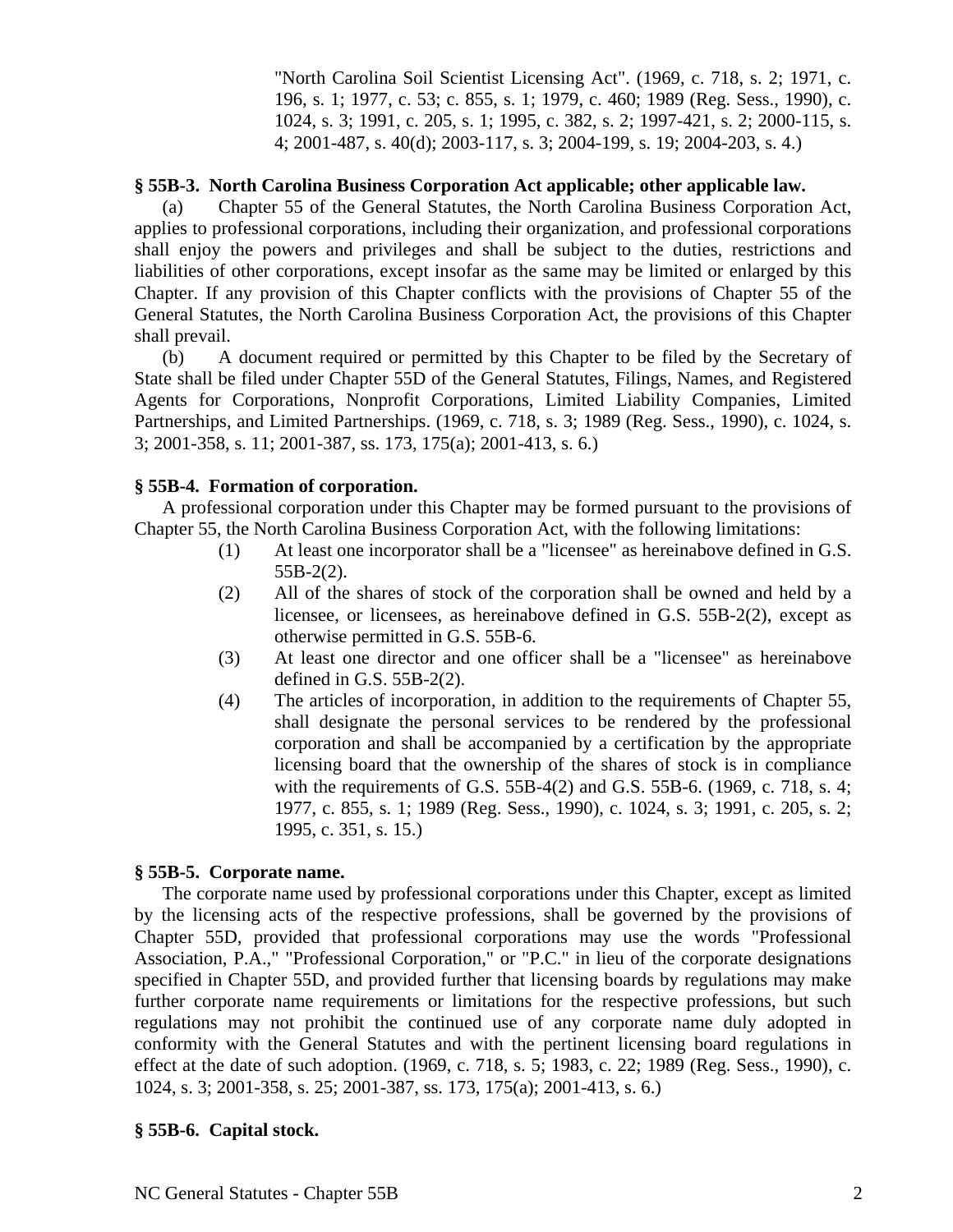(a) Except as provided in subsections (a1) and (b) of this section, a professional corporation may issue shares of its capital stock only to a licensee as defined in G.S. 55B-2, and a shareholder may voluntarily transfer shares of stock issued to the shareholder only to another licensee. No share or shares of any stock of a professional corporation shall be transferred upon the books of the corporation unless the corporation has received a certification of the appropriate licensing board that the transferee is a licensee. Provided, it shall be lawful in the case of professional corporations rendering services as defined in Chapters 83A, 89A, 89C, 89E, and 89F, for nonlicensed employees of the corporation to own not more than one-third of the total issued and outstanding shares of the corporation; and provided further, with respect to a professional corporation rendering services as defined in Chapters 83A, 89A, 89C, and 89E of the General Statutes, an employee retirement plan qualified under section 401 of the Internal Revenue Code of 1986, as amended (or any successor section), is deemed for purposes of this section to be a licensee if the trustee or trustees of the plan are licensees. Provided further, subject to any additional conditions that the appropriate licensing board may by rule or order impose in the public interest, it shall be lawful for individuals who are not licensees but who perform professional services on behalf of a professional corporation in another jurisdiction in which the corporation maintains an office, and who are duly licensed to perform professional services under the laws of the other jurisdiction, to be shareholders of the corporation so long as there is at least one shareholder who is a licensee as defined in G.S. 55B-2, and the corporation renders its professional services in the State only through those shareholders that are licensed in North Carolina. Upon the transfer of any shares of such corporation to a nonlicensed employee of such corporation, the corporation shall inform the appropriate licensing board of the name and address of the transferee and the number of shares issued to the nonprofessional transferee. The issuance or transfer of any share of stock in violation of this section is void. No shareholder of a professional corporation shall enter into a voting trust agreement or any other type of agreement vesting in another person the authority to exercise the voting power of any of the stock of a professional corporation.

(a1) Any person may own up to forty-nine percent of the stock of a professional corporation rendering services under Chapter 93 of the General Statutes as long as:

- (1) Licensees continue to own and control voting stock that represents at least fifty-one percent (51%) of the votes entitled to be cast in the election of directors of the professional corporation; and
- (2) All licensees who perform professional services on behalf of the corporation comply with Chapter 93 of the General Statutes and the rules adopted thereunder.

(b) A professional corporation formed pursuant to this Chapter may issue one hundred percent (100%) of its capital stock to another professional corporation in order for that corporation (the distributing corporation) to distribute in accordance with section 355 of the Internal Revenue Code of 1986, as amended (or any succeeding section), the stock of the controlled corporation to one or more shareholders of the distributing corporation authorized under this section to hold the shares. The distributing corporation shall distribute the stock of the controlled corporation within 30 days after the stock is issued to the distributing corporation. A share of stock of the controlled corporation that is not transferred in accordance with this subsection within 30 days after the share was issued to the distributing corporation is void. (1969, c. 718, s. 6; 1977, c. 855, s. 1; 1989, c. 258; 1991, c. 179, s. 1; c. 205, s. 3; 1995, c. 351, s. 16; 1999-440, s. 1; 2000-115, s. 5.)

## **§ 55B-7. Death or disqualification of a stockholder or employee.**

(a) If any officer, shareholder, agent or employee of a corporation organized under this Chapter who is a licensee becomes legally disqualified to render professional services within this State, he shall sever all employment with, and financial interest in, such corporation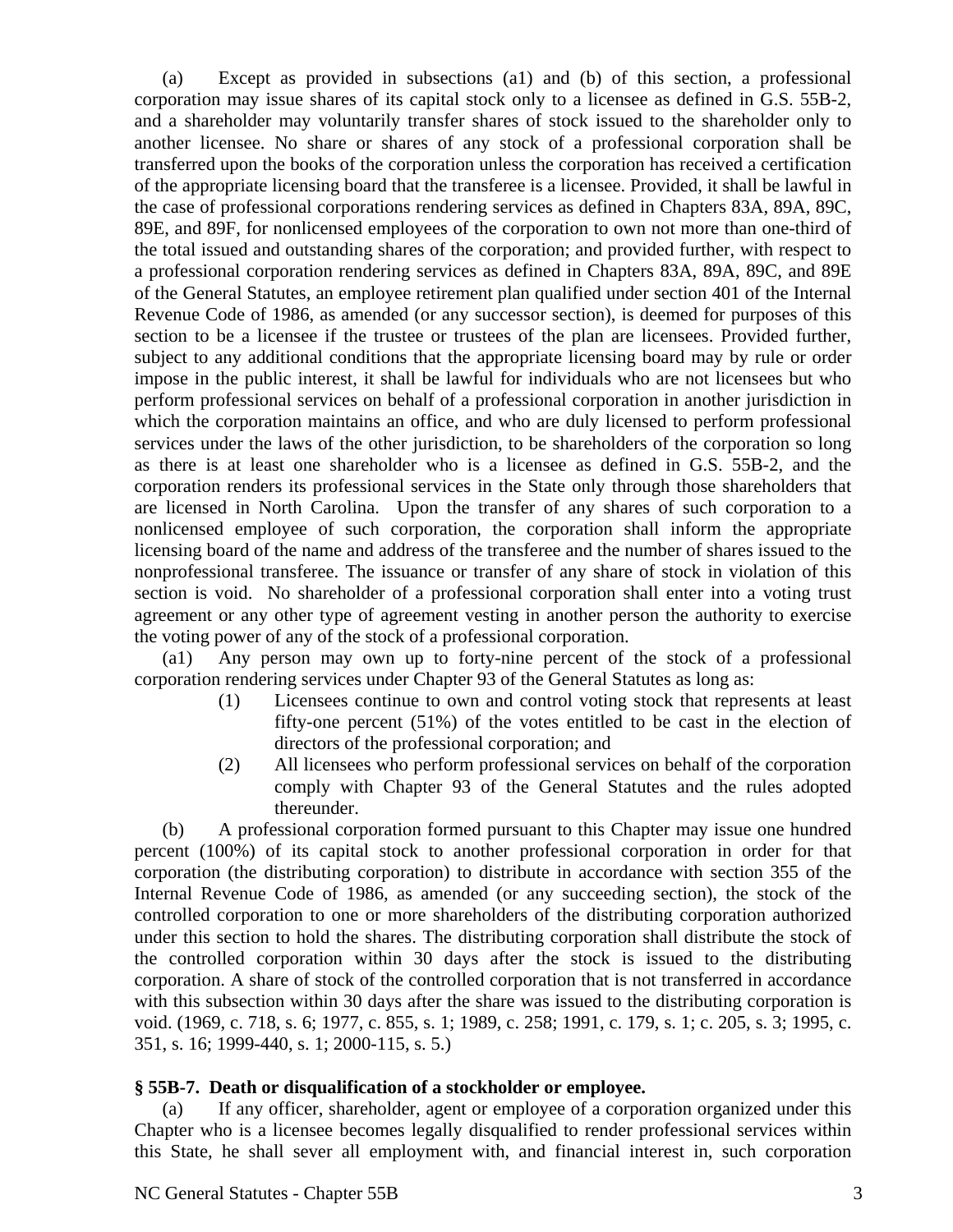forthwith. A corporation's failure to comply with this provision shall constitute grounds for the forfeiture of its certificate of incorporation and its dissolution. When a corporation's failure to comply with this provision is brought to the attention of the Secretary of State, the Secretary of State shall forthwith certify that fact to the Attorney General for appropriate action to dissolve the corporation.

(b) A professional corporation shall report to the appropriate licensing board the death of any of its shareholders within 30 days thereafter. Within one year of the date of such death, all of the shares owned by such deceased shareholder shall be transferred to and acquired by the professional corporation or persons qualified to own such shares. In the absence of an agreement which determines the equitable value of the shares, then the price for such shares shall be the fair market value of the stock, but not less than the book value as of the end of the month immediately preceding the death or disqualification. Notwithstanding any other provisions of this Chapter, the shares of stock owned by such deceased shareholder may be owned and held by the person or persons who may be legally entitled to receive such shares for a period of one year after the death of such deceased shareholder, or in the case of the death of the owner of all the shares of such corporation, for such period of time as may be necessary to liquidate the corporation. (1969, c. 718, s. 7.)

#### **§ 55B-8. Rendition of professional services.**

A professional service corporation may render professional services only through its officers, employees and agents who are duly licensed to render such professional services; provided, however, this provision shall not be interpreted to include in the term "employee," as used herein, clerks, secretaries, bookkeepers, technicians and other assistants who are not considered by law to be rendering professional services to the public. (1969, c. 718, s. 8.)

#### **§ 55B-9. Professional relationship and liability.**

(a) Relationship. – Nothing in this Chapter shall be interpreted to abolish, modify, restrict, limit or alter the law in this State applicable to the professional relationship and liabilities between the licensee furnishing the professional services and the person receiving such professional service, or the standards of professional conduct applicable to the rendering therein of such services.

(b) Liability. – A shareholder, a director, or an officer of a professional corporation is not individually liable, directly or indirectly, including by indemnification, contribution, assessment, or otherwise, for the debts, obligations, and liabilities of, or chargeable to, the professional corporation that arise from errors, omissions, negligence, malpractice, incompetence, or malfeasance committed by another shareholder, director, or officer or by a representative of the professional corporation; provided, however, nothing in this Chapter shall affect the liability of a shareholder, director, or officer of a professional corporation for his or her own errors, omissions, negligence, malpractice, incompetence, or malfeasance committed in the rendering of professional services. (1969, c. 718, s. 9; 1993, c. 354, s. 2; 1999-362, s. 2; 2000-140, s. 101(f).)

## **§ 55B-10. Registration with licensing board.**

No professional corporation shall open, operate, or maintain an establishment for any of the purposes set forth in this Chapter without first having obtained a certificate of registration from the licensing board or boards. Applications for such registration shall be made to the licensing board or boards in writing and shall contain the name and address of the corporation and such other information as may be required by the licensing board or boards. If the board finds that no disciplinary action is pending before the board against any of the licensed incorporators, officers, directors, shareholders or employees of such corporation, and if it appears that such corporation will be conducted in compliance with the law and the regulations of the board, the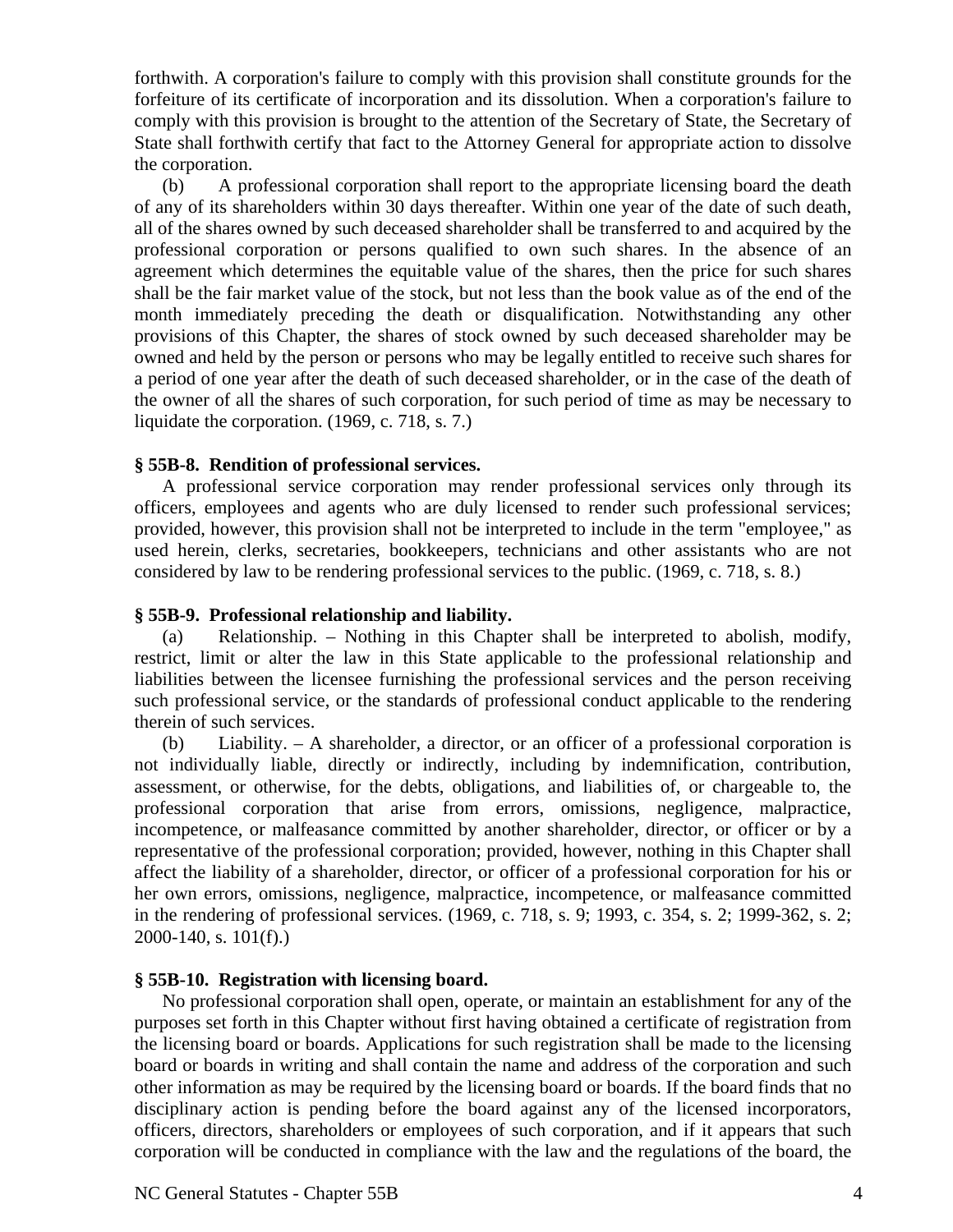board shall issue, upon the payment of a registration fee, not to exceed fifty dollars (\$50.00), a certificate of registration which shall remain effective until January 1 following the date of such registration or until such other expiration or renewal date as may be established by law or by the regulations of the licensing board. (1969, c. 718, s. 10.)

#### **§ 55B-11. Renewal of certificate of registration.**

Upon written application of the holder, accompanied by a fee not to exceed the sum of twenty-five dollars (\$25.00), the licensing board shall renew the certificate of registration of a professional corporation as required by law or the regulations of the licensing board if the board finds that the corporation has complied with its regulations and the provisions of this section. If the corporation does not apply for renewal of its certificate of registration within 30 days after the date of the expiration of such certificate, the certificate of registration shall be automatically suspended and may be reinstated within the calendar year upon the payment of the required renewal fee plus a penalty of ten dollars (\$10.00), if such corporation is then otherwise qualified and entitled to a renewal of its certificate of registration. (1969, c. 718, s. 11.)

## **§ 55B-12. Application of regulations of licensing boards.**

A professional corporation shall be subject to the applicable rules and regulations adopted by, and all the disciplinary powers of, the licensing board as herein defined. Nothing in this Chapter shall impair the disciplinary powers of any licensing board applicable to a licensee as herein defined. No professional corporation may do any act which its shareholders as licensees are prohibited from doing. (1969, c. 718, s. 12.)

#### **§ 55B-13. Suspension or revocation of certificate of registration.**

A licensing board may suspend or revoke a certificate of registration issued by it to a domestic or foreign professional corporation for any of the following reasons:

- (1) Upon the failure of such corporation to promptly remove or discharge an officer, director, shareholder or employee who becomes disqualified by reason of the revocation or suspension of his license to practice; or
- (2) Upon a finding by the licensing board that the professional corporation has failed to comply with the provisions of this Chapter or the regulations of the licensing board.

Upon the suspension or revocation of a certificate of registration issued to a professional corporation, such corporation shall cease forthwith to render professional services, and the Secretary of State shall be notified to the end that the corporation may be removed from active status and remain as such until reinstatement. (1969, c. 718, s. 13; 1995, c. 351, s. 17.)

## **§ 55B-14. Types of professional services.**

(a) A professional corporation shall render only one specific type professional service, and such services as may be ancillary thereto, and shall not engage in any other business or profession; provided, however, such corporation may own real and personal property necessary or appropriate for rendering the type of professional services it was organized to render and it may invest in real estate, mortgages, stocks, bonds, and any other type of investments.

(b) Notwithstanding subsection (a) of this section, in the case of architectural, landscape architectural, engineering or land surveying, geological, and soil science services, as defined in Chapters 83A, 89A, 89C, 89E, and 89F respectively, one corporation may be authorized to provide such of these services where such corporation, and at least one corporate officer who is a stockholder thereof, is duly licensed by the licensing board of each such profession.

(c) A professional corporation may also be formed by and between or among: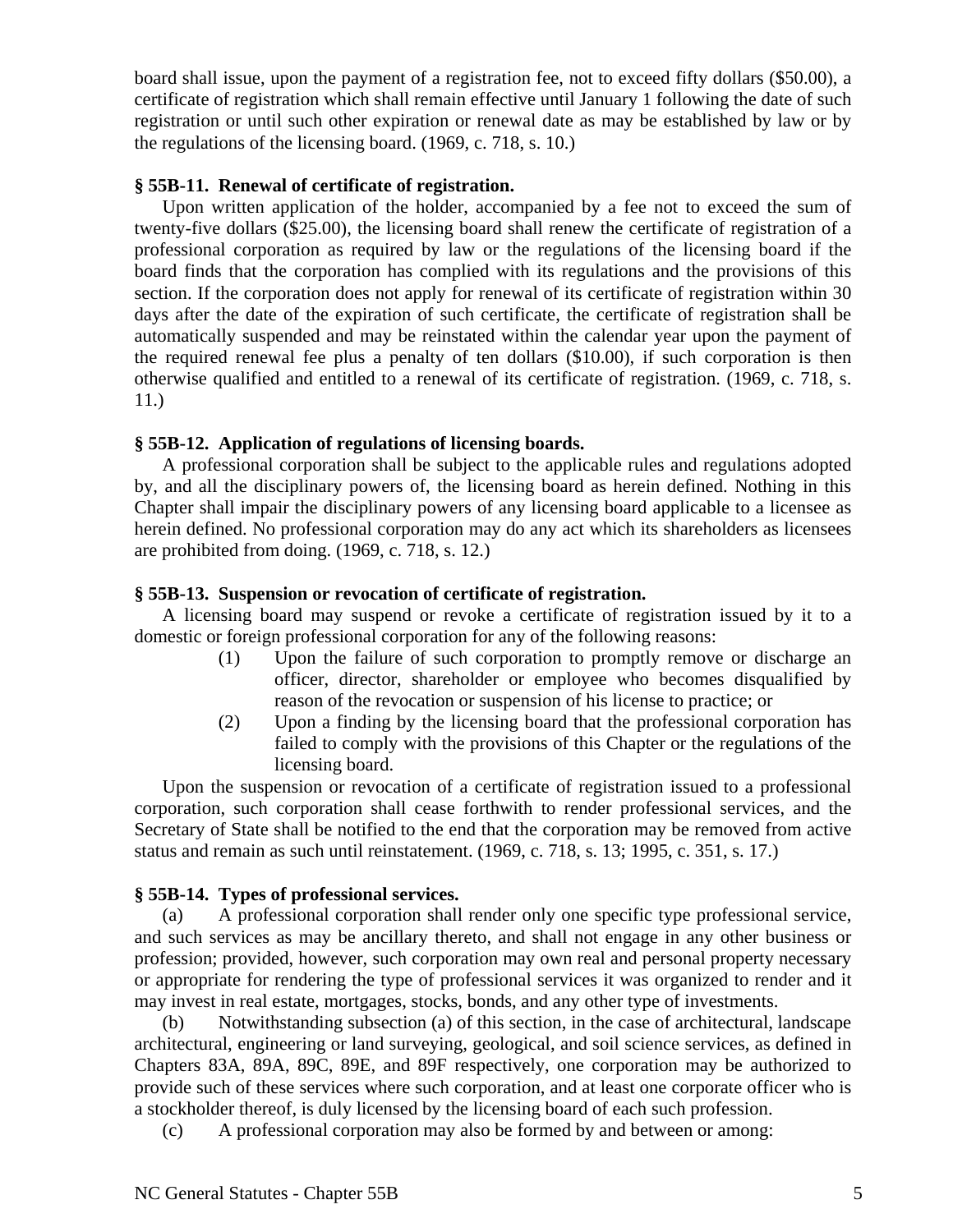- (1) A licensed psychologist and a physician practicing psychiatry to render psychotherapeutic and related services.
- (2) Any combination of a registered nurse, nurse practitioner, certified clinical specialist in psychiatric and mental health nursing, certified nurse midwife, and certified nurse anesthetist, to render nursing and related services that the respective stockholders are licensed, certified, or otherwise approved to provide.
- (3) A physician and a physician assistant who is licensed, registered, or otherwise certified under Chapter 90 of the General Statutes to render medical and related services.
- (4) A physician, a licensed psychologist, a licensed clinical social worker, or each of them and a certified clinical specialist in psychiatric and mental health nursing, a licensed marriage and family therapist, a licensed professional counselor, or each of them, to render psychotherapeutic and related services that the respective stockholders are licensed, certified, or otherwise approved to provide.
- (5) A physician and any combination of a nurse practitioner, certified clinical specialist in psychiatric and mental health nursing, or certified nurse midwife, registered or otherwise certified under Chapter 90 of the General Statutes, to render medical and related services that the respective stockholders are licensed, certified, or otherwise approved to provide.
- (6) A physician practicing anesthesiology and a certified nurse anesthetist to render anesthesia and related medical services that the respective stockholders are licensed, certified, or otherwise approved to provide.
- (7) A physician and an audiologist who is licensed under Article 22 of Chapter 90 of the General Statutes to render audiological and related medical services that the respective stockholders are licensed, certified, or otherwise approved to provide.
- (8) A physician practicing ophthalmology and an optometrist who is licensed under Article 6 of Chapter 90 of the General Statutes to render either or both of ophthalmic services and optometric and related services that the respective stockholders are licensed, certified, or otherwise approved to provide.
- (9) A physician practicing orthopedics and a podiatrist who is licensed under Article 12A of Chapter 90 of the General Statutes to render either or both of orthopedic services and podiatric and related services that the respective stockholders are licensed, certified, or otherwise approved to provide. (1969, c. 718, s. 14; 1971, c. 196, s. 2; 1973, c. 1446, s. 9; 1985, c. 251; 1991, c. 205, s. 4; 1995, c. 382, s. 1; 1997-421, s. 1; 1997-500, s. 1; 1999-136, s. 1; 2000-115, s. 6; 2001-487, s. 40(e); 2003-117, s. 4; 2006-144, s. 3.1; 2007-451, s. 2(a).)

# **§ 55B-15. Applicability of Chapter.**

- (a) This Chapter shall not apply to the following:
	- (1) A corporation which prior to June 5, 1969, was permitted by law to render professional services or the corporate successor of that corporation by merger or otherwise by operation of law, provided there is no substantial change in the direct or indirect beneficial ownership of the shares of that corporation as the result of the merger or other transaction. For purposes of this subdivision, a change of twenty percent (20%) or less shall not be considered substantial.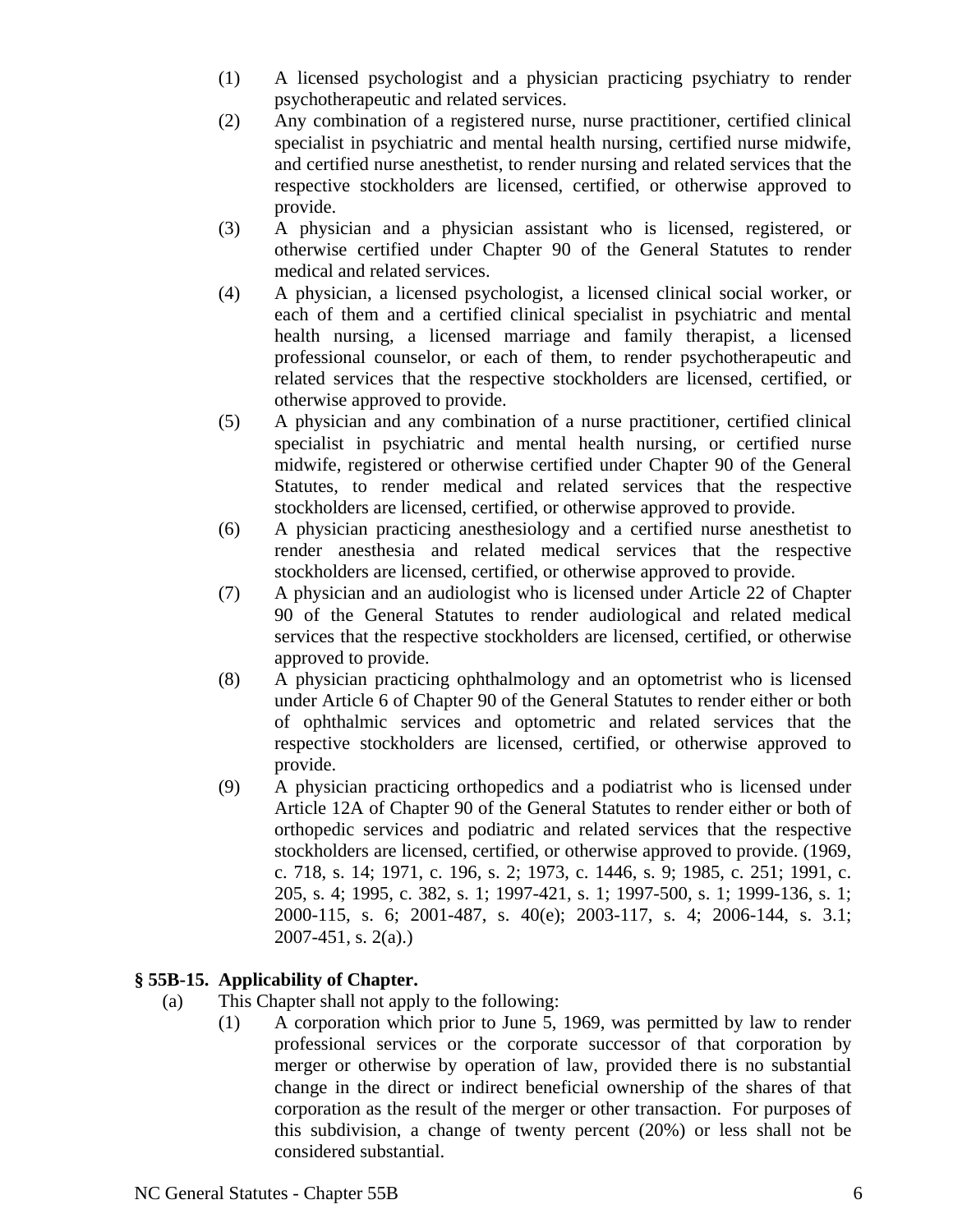(2) A corporation authorized in this State to render primary services governed by Articles 1, 2, 4, or 5 of Chapter 87 of the General Statutes, if the corporation renders services as defined in Chapter 89C of the General Statutes, that are reasonably necessary and connected with the primary services performed by individuals regularly employed in the ordinary course of business by the corporation. The professional services may not be offered, performed, or rendered independently from the primary services rendered by the corporation. This subdivision does not restrict, limit, or modify the requirement that professional services must be provided by individuals regularly employed in the ordinary course of business by the corporation and duly licensed to render these professional services in this State. Nothing in this subdivision shall be interpreted to abolish, modify, restrict, limit, or alter the law in this State applicable to the professional relationship and liabilities between licensees furnishing the professional service and the person receiving the professional service, or the standards of professional conduct applicable to the rendering of the professional service.

(b) A corporation or its successor exempt under subsection (a) of this section may be brought within the provisions of this Chapter by the filing of an amendment to its articles of incorporation declaring that its shareholders have elected to bring the corporation within the provisions of this Chapter and to make the same conform to all of the provisions of this Chapter. (1969, c. 718, s. 15; 1991, c. 645, s. 20; 1997-244, s. 1.)

## **§ 55B-16. Foreign professional corporations.**

(a) A foreign professional corporation may apply for a certificate of authority to transact business in this State pursuant to the provisions of this Chapter and Chapter 55 of the General Statutes provided that:

- (1) The corporation obtains a certificate of registration from the appropriate licensing board or boards in this State;
- (2) With respect to each professional service practiced through the corporation in this State, at least one director and one officer shall be a licensee of the licensing board which regulates the profession in this State;
- (3) Each officer, employee, and agent of the corporation who will provide professional services to persons in this State shall be a licensee of the appropriate licensing board in this State;
- (4) The corporation shall be subject to the applicable rules and regulations adopted by, and all the disciplinary powers of, the appropriate licensing board or boards in this State;
- (5) The corporation's activities in this State shall be limited as provided by G.S. 55B-14; and
- (6) The application for certificate of authority, in addition to the requirements of G.S. 55-15-03, shall set forth the personal services to be rendered by the foreign professional corporation and the individual or individuals who will satisfy the requirements of G.S.  $55B-16(a)(2)$  and shall be accompanied by a certification by the appropriate licensing board that each individual is a "licensee" as defined in G.S. 55B-2(2) and by additional certifications as may be required to establish that the corporation is a "foreign professional corporation" as defined in G.S. 55B-16(b).

(b) For purposes of this section, "foreign professional corporation" means a corporation for profit that:

(1) Is incorporated under a law other than the law of this State;